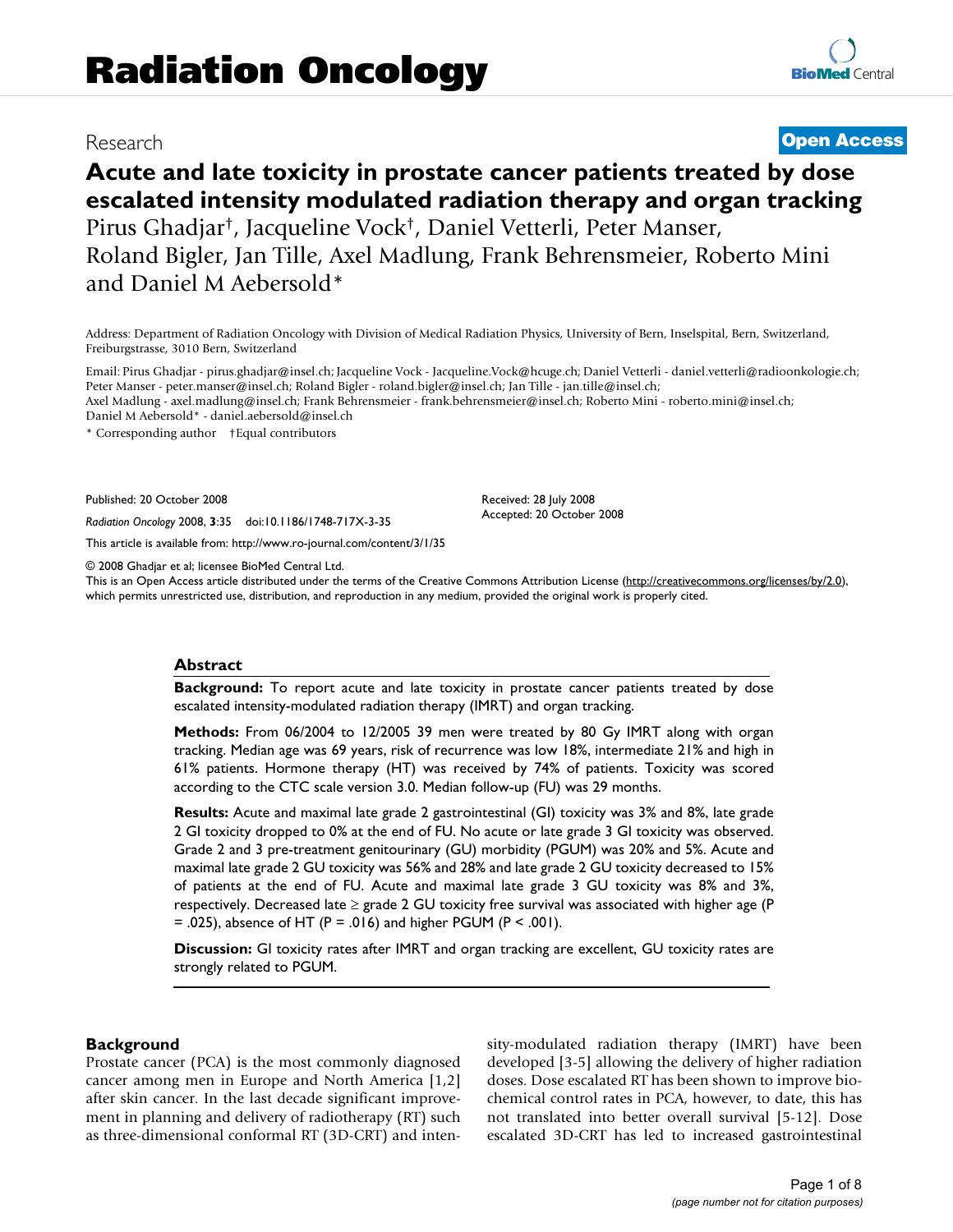(GI) toxicity [10,13,14]. High-dose RT for prostate cancer delivered by IMRT causes lower acute and late GI toxicity rates as compared to 3D-CRT [4] and improvement in tumor delineation such as matching of an magnetic resonance imaging (MRI) of the pelvis with the planning computed tomography (CT) has been shown to reduce GI toxicity in dose escalated RT due to decreased dose to the rectal wall [15].

On the other hand localization of the prostate by image guided radiation therapy (IGRT) is a reasonable approach to reduce toxicity in dose escalated RT of PCA, taking into account the interfractional variability of the prostate position. Therefore we treated prostate cancer patients with dose escalated high precision RT by IMRT along with organ tracking, to reduce toxicity, especially of the GI tract. This work presents the pre-treatment GI and genitourinary (GU) morbidity and acute and late toxicity of the first 39 patients after a median follow-up of 29 months.

### **Methods**

#### *Patient selection and characteristics*

A total of 46 consecutive men with histologically proven adenocarcinoma of the prostate and cM0 stage were treated by IMRT along with organ tracking after providing informed consent in accordance with the standards of the local ethics committee and with the Helsinki Declaration of 1975, as revised in 1983. The pre-treatment staging included a complete history, physical examination, digital rectal examination, transrectal ultrasound (TRUS) of the prostate, biopsy with specification of the Gleason score, prostate-specific antigen (PSA) level, CT and/or MRI of the abdomen and pelvis and a total-body bone scan. When clinically indicated a chest x-ray and/or thoracic CT was performed. Based on these examinations clinical staging was defined according to the 2002 American Joint Committee on Cancer tumor, lymph nodes and metastasis system [16]. Patients were grouped according to their risk of recurrence as recommended by the National Comprehensive Cancer Network practise guidelines in oncology [http://www.nccn.org.](http://www.nccn.org) Patients with multiple adverse factors were not shifted to the next higher risk group. Seven patients with previous implantation of hip prosthesis  $(n = 3)$  with changing of the treatment plan during the treatment  $(n = 1)$  and with different dose constraints than described below  $(n = 1)$  were excluded from the study. One patient died because of pancreatic cancer < 2 months after RT and one patient died because of bile duct cancer < 9 months after RT, both were also excluded because of insufficient follow-up. The study population thus consisted of 39 patients, treated between 06/2004 and 12/ 2005, who were retrospectively analyzed. All patients were Caucasian and no patient had received previous pelvic RT. All patients completed the planned course of radiation, receiving treatment as outlined below. Median age of the patients was 69 years (range, 54 – 81 years), median follow-up was 29 months (range, 22 – 40 months). Risk of recurrence was low in 7 (18%), intermediate in 8 (21%) or high in 24 (61%) patients.

#### *Hormonal therapy*

A total of 29 patients (74%) received hormonal therapy (HT), either neoadjuvant, concomitant or adjuvant, with a median duration of 6 months (range, 2 – 24 months) but always during RT. Twenty-six patients received combined androgen blockade (CAB) consisting of antiandrogen and gonadotropin releasing hormone analogue (GnRH). Three patients received antiandrogen monotherapy. Pre-irradiation HT was given to 26 patients (67%) with a median duration of 1.5 months (range, 0.3 – 3.5 months) before starting RT.

#### *External beam radiotherapy*

All 39 patients included in this study were treated using IMRT with organ tracking as described previously [17]. Briefly, the dose was delivered in daily fractions of 2 Gy, given five sessions per week, to a total of 80 Gy. Prior to the treatment, three gold markers (diameter = 0.9 mm, length = 7 mm) were implanted into the prostate of every patient under TRUS guidance. Thirty six of 39 patients underwent an MRI scan of the pelvis in our radiology department. In these patients, digital data was used for image fusion with the planning CT scan. To produce highresolution digitally reconstructed radiographs (DRRs), consecutive CT images (GE Prospeed®) with an interslice spacing and thickness of 3 mm were obtained. To estimate the risk for seminal vesicle (SV) invasion, the Roach formula [18] was calculated for each patient. If the risk for SV invasion was > 15%, as it was the case in 21 patients, the proximal third of the SV was included to the clinical target volume (CTV) electively. If invasion of the base of the SV was seen in the MRI (cT3b), the whole SV were electively included to the CTV. The planning target volume (PTV) was then delineated by encompassing the prostate with 5 mm safety margins in all directions but dorsal, where a 3 mm margin was added. In addition to the PTV, the walls of the rectum and bladder, the femoral heads and the skin surface were also identified. A coplanar five-field IMRT technique with fields placed at angles of 45°, 90°, 180°, 270°, and 320° was used to treat prostate cancer patients with 15MV X-rays (Clinac 2300C/D, Varian Medical Systems). The dose was applied by the dynamic MLC technique using an 80 leaf-MLC. The 80 Gy were prescribed to the median of the PTV. More than 99% of the PTV volume was included in the 95% isodose and the maximum dose was limited to 105%. To limit the dose to the organs at risk (OAR), a template was used with a set of dose constraints. Daily treatment was intended with a full bladder. The isocenter was placed 7 cm behind the symphysis and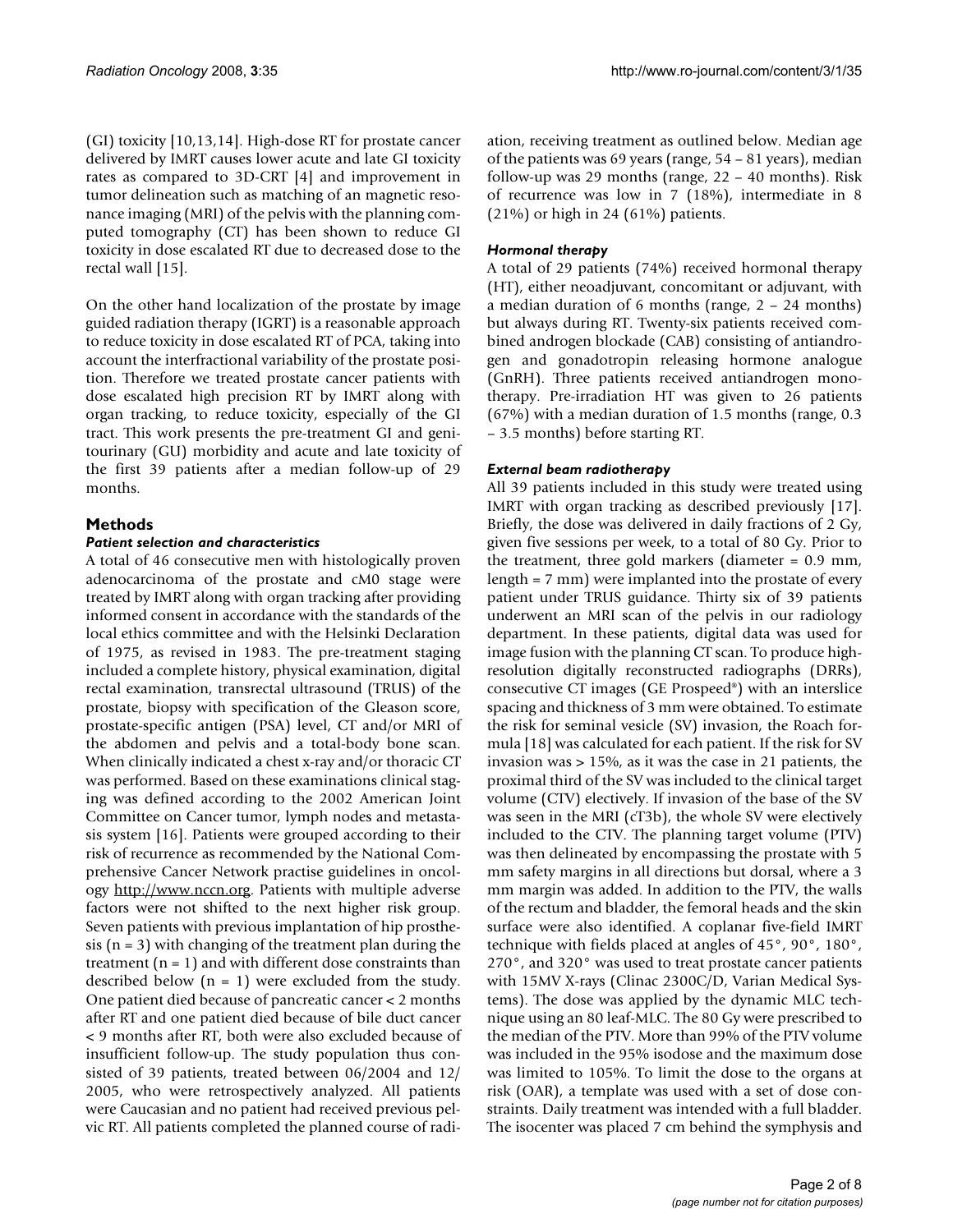at the height of the cranial end of the opening of the foramen obturatorium. Partial DRRs were generated for all treatment beams and in addition for two extra setup beams from the anterior-posterior (AP) and the lateral direction (LAT). The field size of the AP setup field was chosen to encompass the implanted markers with a margin of about 1.5 cm. The LAT field enclosed the markers and the symphysis. With a drawing tool the marker positions were manually highlighted, serving as a layer structure for subsequent portal image evaluation. The two setup DRRs served as a reference for portal images taken before daily treatment. For isocenter verification, the patients were simulated (Ximatron®, Varian Medical Systems) using the two additional setup fields. The isocenter was then marked on the patient's skin. In the treatment room, the patients were aligned on a carbon-fiber couch panel within their immobilization device using the skin marks. Before each treatment fraction the two setup fields were acquired using the aS500® portal imager (Varian Medical Systems) with a dose saving acquisition mode. The setup and correction of patients position was performed as previously described [19]. Briefly, setup images from the AP and LAT direction were taken with the 6 MV beam. A comparison between positions of the fiducial markers on the portal image with the corresponding reference DRR followed. Patient position was then manually adjusted in all 3 dimensions until the best center of mass (CM) alignment was found with a CM >1 mm limit in any

#### **Table 1: Patient characteristics**

direction. Following this sequential setup procedure, the patient was treated with the multi-field IMRT plan. Optimization of the IMRT plan included a dose limit within the central periurethral area of 99% of the prescribed dose. The duration of IMRT reached a median of 56 days (range, 52 – 63 days).

#### *Dose constraints*

A maximum dose of 100% to the urethra was allowed. For the rectal wall (from the ischial tuberosity to the bottom of the sacroiliac joint), constraints described by Leibel et al. [5] and Boersma et al. [13] were used: the median V47 (percentage of the rectal wall receiving at least 47 Gy) was set to <53% and the median V75 to <5%. For the bladder the constraint from Leibel et al. was used: the median V47 (percentage of bladder wall receiving at least 47 Gy) was set to <53%.

To assess coverage, homogeneity and conformity of the PTV the V95 (percentage of PTV receiving at least 95% of dose, corresponding to 76 Gy) and the Dmax and Dmin (maximum and minimum dose within the PTV) were calculated from the dose volume histograms.

#### *Follow-up protocol*

Patients were seen by a radiation oncologist at least weekly during the RT. Follow-up visits were arranged 2–4 weeks after completion of IMRT and every 3 to 6 months

| <b>Total patients</b>     |                 | $(n = 39)$  |  |
|---------------------------|-----------------|-------------|--|
| Age                       |                 |             |  |
|                           | $\leq 69$ years | 20 (51.3%)  |  |
|                           | > 69 years      | 19 (48.7%)  |  |
| <b>Tumor stage</b>        |                 |             |  |
|                           | cT1             | 12 (30.8%)  |  |
|                           | cT2             | 5(12.8%)    |  |
|                           | cT3a            | 13 (33.4%)  |  |
|                           | cT3b            | 7 (17.9%)   |  |
|                           | cT4             | 2(5.1%)     |  |
| <b>Gleason score</b>      |                 |             |  |
|                           | $2 - 6$         | 20 (51.3%)  |  |
|                           | $\overline{7}$  | 13 (33.3%)  |  |
|                           | $8 - 10$        | 6(15.4%)    |  |
| <b>Pre-treatment PSA</b>  |                 |             |  |
|                           | $\leq 10$ ng/mL | 20 (51.3%)  |  |
|                           | $>10$ ng/mL     | 19 (48.7%)  |  |
| Risk group                |                 |             |  |
|                           | Low             | 7 (17.9%)   |  |
|                           | Intermediate    | 8 (20.5%)   |  |
|                           | High            | 24 (61.6%)  |  |
| Hormonal therapy          |                 |             |  |
|                           | no              | 10(25.6%)   |  |
|                           | yes             | 29 (74.4%)  |  |
| Median FU monthst (range) |                 | $29(22-40)$ |  |

Abbreviations: PSA = prostate- specific antigen; FU = follow-up; †period after completion of treatment.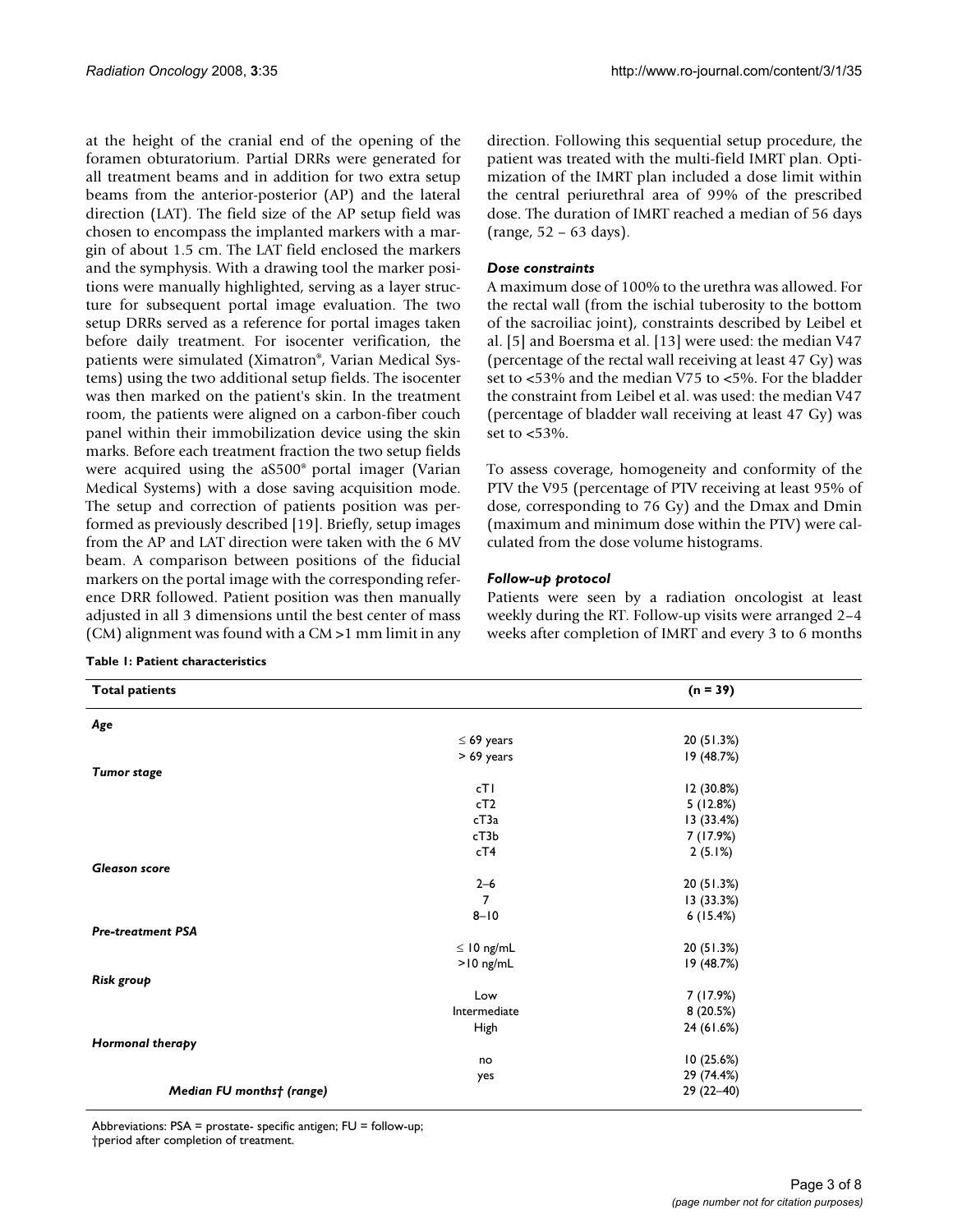for the first 2 years and annually thereafter with a digital rectal examination and a serum PSA level obtained at each visit. Patients alternated follow-up visits between their urologist and radiation oncologist. A minority of patients who did not attend these visits were contacted and data were successfully retrieved.

#### *Toxicity scoring*

Toxicity was graded using the common terminology criteria for adverse events (CTC AE) version 3.0 [http://](http://ctep.cancer.gov/forms/CTCAEv3.pdf) [ctep.cancer.gov/forms/CTCAEv3.pdf](http://ctep.cancer.gov/forms/CTCAEv3.pdf) from the National Cancer Institute. Late toxicity was defined as complications occurring three months after the end of treatment. Late toxicity at last follow-up visit was determined and was termed last late toxicity. This was done to assess whether the late toxicity was persistent or was transient.

#### *Statistical analysis*

Descriptives include absolute and relative frequencies for categorical variables, median and range for quantitative variables.

The primary endpoint was the occurrence of acute and late  $\geq$  grade 2 GI and GU toxicity. For statistical analysis age ( $\leq$ vs > 69 years), PTV ( $\leq$  vs > 105 cm<sup>3</sup>), PTV Dmax ( $\leq$  vs > 84.3 Gy) and bladder V47 ( $\leq$  vs >28%) were grouped according to the median. Pre treatment GU toxicity

| Table 2: Pre-treatment gastrointestinal morbidity and |
|-------------------------------------------------------|
| gastrointestinal acute and late toxicity              |

|                 |       |             | Pre-Tx Acutet | Late±       | Last late§  |
|-----------------|-------|-------------|---------------|-------------|-------------|
| <b>Toxicity</b> | Grade | n(%)        | n(%)          | n(%)        | n (%)       |
| Diarrhea        | 0     | 39 (100)    | 29 (74)       | 36 (92)     | 38 (97)     |
|                 |       | O           | 9(23)         | 3(8)        | $\vert$ (3) |
|                 | 2     | 0           | (3)           | 0           | 0           |
| Rectal pain     | 0     | 38 (97)     | 34 (87)       | 37 (96)     | 38 (97)     |
|                 |       | $\vert$ (3) | 5(13)         | $\vert$ (3) | $\vert$ (3) |
|                 | 2     | 0           | 0             | $\vert$ (3) | o           |
| Rectal bleeding | 0     | 36 (92)     | 36 (92)       | 33 (85)     | 34 (87)     |
|                 |       | 3(8)        | 3(8)          | 4(10)       | 5(13)       |
|                 | 2     | 0           | 0             | 2(5)        | o           |
| Highest GI*     | 0     | 36 (92)     | 25(64)        | 30 (77)     | 32 (82)     |
|                 |       | 3(8)        | 13 (33)       | 6(15)       | 7 (18)      |
|                 | 2     | 0           | (3)           | 3(8)        | o           |

Abbreviations: Pre-T $x = pre-treatment; * The highest toxicity in a$ patient was counted as a single event; † During therapy and until 3 months after completion; ‡ maximal late toxicity > 3 months after completion of therapy; § Incidence of late toxicity at last follow-up visit

(PGUM) (grade 0–1 vs grade 2–3) and acute and late GU toxicity (grade 0–1 vs grade 2–3) were grouped. Acute GU toxicity and PGUM were compared using the Fisher's exact test. Estimation of actuarial rates for late ≥ grade 2 GU tox-

**Table 3: Pre-treatment genitourinary morbidity and genitourinary acute and late toxicity**

|                   |       | Pre-Tx   | Acute†           | Late <sup>+</sup> | Last late§ |
|-------------------|-------|----------|------------------|-------------------|------------|
| <b>Toxicity</b>   | Grade | n (%)    | n (%)            | n (%)             | n (%)      |
| Dysuria           | 0     | 36 (92)  | 20(51)           | 35 (90)           | 38 (97)    |
|                   |       | 3(8)     | 13(33)           | 4(10)             | 1(3)       |
|                   | 2     | 0        | 5(13)            | 0                 | 0          |
|                   | 3     | 0        | 1(3)             | 0                 | 0          |
| Incontinence      | 0     | 34(87)   | 33 (84)          | 34 (87)           | 37 (94)    |
|                   |       | 4(10)    | 5(13)            | 4(10)             | 1(3)       |
|                   | 2     | 1(3)     | 1(3)             | 1(3)              | 1(3)       |
| Retention         | 0     | 20(51)   | 16(41)           | 23 (59)           | 34 (86)    |
|                   |       | 13(33)   | 9(23)            | 11(28)            | 3(8)       |
|                   | 2     | 5(13)    | 12(31)           | 4(10)             | 1(3)       |
|                   | 3     | 1(3)     | 2(5)             | 1(3)              | 1(3)       |
| Frequency/urgency | U     | 23 (59)  | 6(15)            | 17(44)            | 23 (59)    |
|                   |       | 13(33)   | 16(41)           | 15(38)            | 14(36)     |
|                   | 2     | 2(5)     | 15(39)           | 7(18)             | 2(5)       |
|                   | 3     | 1(3)     | 2(5)             | 0                 | 0          |
| Hematuria         | 0     | 39 (100) | 39 (100)         | 36 (92)           | 37 (95)    |
|                   |       | 0        | 0                | 1(3)              | 2(5)       |
|                   | 2     | 0        | 0                | 2(5)              | 0          |
| Highest GU*       | 0     | 15(39)   | $\left(3\right)$ | 11(28)            | 19(49)     |
|                   |       | 14(36)   | 13(33)           | 16(41)            | 13(33)     |
|                   | 2     | 8(20)    | 22 (56)          | 11(28)            | 6(15)      |
|                   | 3     | 2(5)     | 3(8)             | 1(3)              | 1(3)       |

Abbreviations: Pre-Tx = pre-treatment; \* The highest toxicity in a patient was counted as a single event; † During therapy and until 3 months after completion; ‡ maximal late toxicity > 3 months after completion of therapy; § Incidence of late toxicity at last follow-up visit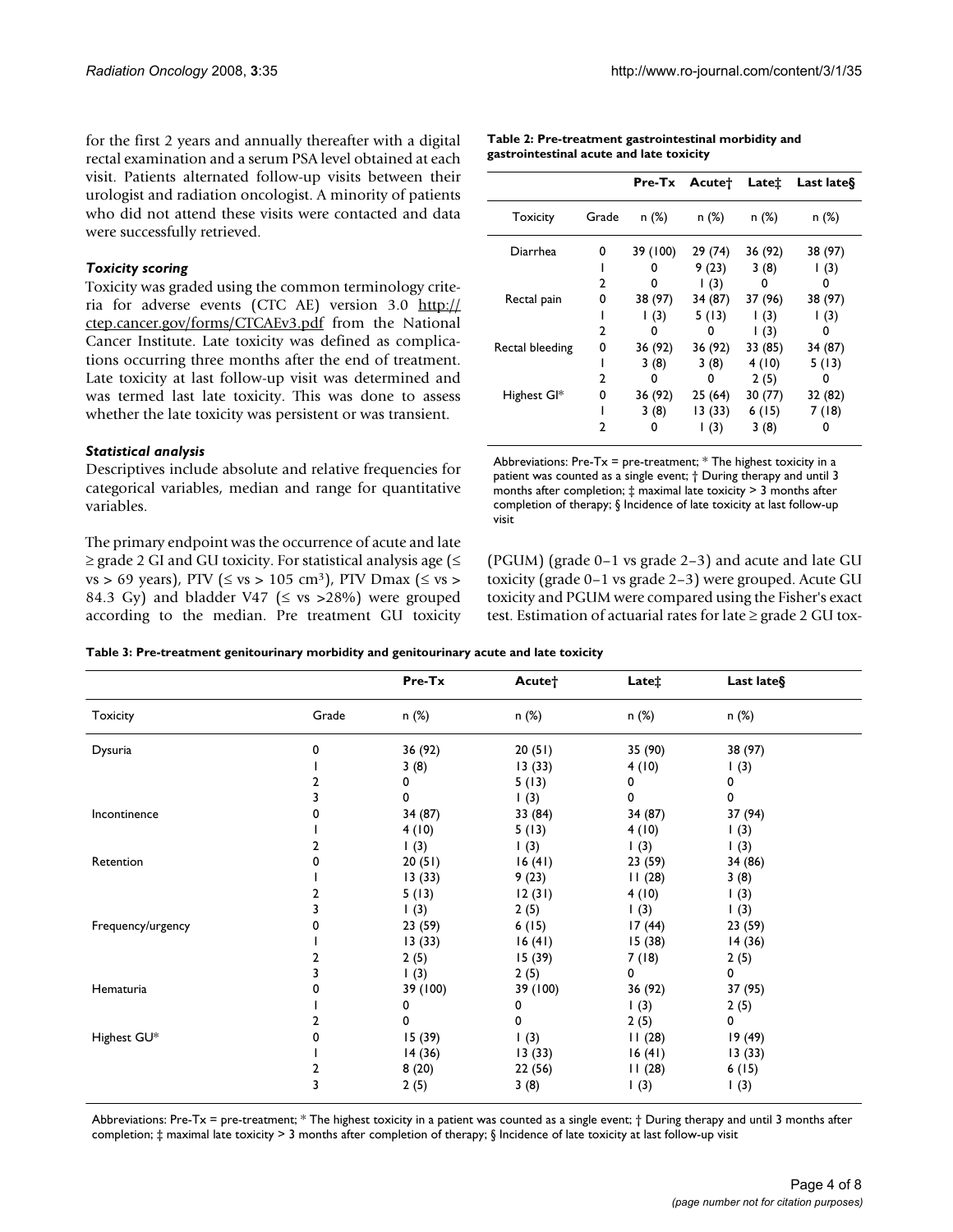| Factor                   | Group       | <b>No. of Patients</b> | $%$ TFS | No. at Risk* | <b>p</b> † |
|--------------------------|-------------|------------------------|---------|--------------|------------|
| All patients             |             | 39                     | 69.2    |              |            |
| Age (years)              | $\leq 69$   | 20                     | 85.0    | 4            |            |
|                          | >69         | 19                     | 52.6    |              | .025       |
| Hormonal therapy         | no          | $\overline{0}$         | 40.0    |              |            |
|                          | yes         | 29                     | 79.3    |              | .016       |
| PGUM (grade)             | $0 - 1$     | 29                     | 86.2    | 4            |            |
|                          | $2 - 3$     | 10                     | 20.0    |              | < 0.01     |
| $PTV$ (cm <sup>3</sup> ) | $\leq$ 105  | 20                     | 80.0    |              |            |
|                          | > 105       | 19                     | 57.9    |              | .128       |
| PTV Dmax (Gy)            | $\leq$ 84.3 | 21                     | 76.2    |              |            |
|                          | > 84.3      | 18                     | 61.1    |              | .199       |
| Bladder V47 (%)          | $\leq 28$   | 20                     | 75.0    |              |            |
|                          | > 28        | 19                     | 63.2    |              | .437       |

**Table 4: Factors correlating with three year grade** ≥ **2 GU toxicity free survival in univariate analysis**

Abbrevations: TFS = toxicity free survival; PGUM = pre-treatment genitourinary morbidity; PTV = planning target volume; PTV Dmax = maximum dose within the PTV; Bladder V47 = percentage of bladder wall receiving at least 47 Gy \* Number at risk at three years; † Log-rank test

icity free survival was calculated using the Kaplan-Meier product limit methodology. Kaplan-Meier rates were compared using the log-rank test [20]. Cox regression models were used to determine independent prognostic factors for decreased late  $\geq$  grade 2 GU toxicity free survival [21]. Variables were included to the model if the univariate P-value was <.1, thus, age, HT and PGUM were included. Backward model selection was performed in order to identify predictors for decreased ≥ grade 2 late GU toxicity free survival. Statistical significance was considered on a two-sided level of  $\alpha$  = 0.05. Statistical analysis was performed with SPSS version 16.0 (SPSS Inc., Chicago, IL).

#### **Results**

#### *Coverage, homogeneity and conformity of the PTV*

For the PTV, the median V95 was 97.9% (range, 89.2 – 99.8%). Median Dmax and Dmin were 84.3 Gy (range, 82.2–85.4 Gy) and 72.1 Gy (range, 67.5 – 74.6 Gy), respectively.

#### *Acute and late GI Toxicity*

Patient characteristics are summarized in Table 1. The pretreatment GI morbidity, acute and late GI toxicity and incidence of late GI toxicity at last follow-up visit are summarized in Table 2. Incidence of single symptoms (diarrhea, rectal pain, rectal bleeding) as well as the highest toxicity occurred in a given patient concluding all single symptoms but counting only the highest toxicity as a single event are depicted. Acute grade 2 GI toxicity was 1 (3%) and maximal late grade 2 GI toxicity was 3 (8%). No grade 3 GI toxicity occurred. The median time from the completion of RT to the occurrence of  $\geq$  grade 1 late GI was 14 months (range, 6 – 30 months). Late GI toxicity decreased as time from treatment elapsed. At last followup visit the incidence of late grade 2 GI toxicity was 0%. There was no association observed between clinical or dosimetric parameters and acute GI toxicity or late GI toxicity free survival.

#### *Acute and late GU Toxicity*

The PGUM and acute and late GU toxicity are summarized in Table 3. Incidence of single symptoms (dysuria, incontinence, retention, frequency/urgency, hematuria) as well as the highest toxicity occurred in a given patient concluding all single symptoms but counting only the highest toxicity as a single event are depicted. Before treatment 8 patients (20%) had grade 2 and 2 patients (5%) had grade 3 PGUM. After treatment acute grade 2 GU toxicity occurred in 22 (56%) and maximal late grade 2 in 11 (28%) patients. Acute and maximal late grade 3 GU toxicity occurred in 3 (8%) and 1 (3%) patients, respectively. There was no grade 4 GU toxicity observed. The median time from the completion of RT to the occurrence of late  $\geq$  grade 2 GU toxicity was 12 months (range, 4 – 26 months).

Interestingly late GU toxicity decreased as time from treatment elapsed. At the last follow-up visit only 6 (15%) of patients had late grade 2 and 1 (3%) had late grade 3 GU toxicity, being fewer patients than initially observed with grade 2 or 3 PGUM. The patient who developed late grade 3 GU toxicity had a bulbar urethral stricture and was treated twice by urethral dilatation, however obstructive

**Table 5: Multiple Cox regression analysis of factors associated with late** ≥ **grade 2 GU toxicity free survival**

| Factor                                  | RR.   | CI.           |      |
|-----------------------------------------|-------|---------------|------|
| Age $> 69$ years versus $\leq 69$ years | - 77  | $0.7 - 10.9$  | .143 |
| Hormonal therapy no versus yes          | 124   | $24 - 64.6$   | .003 |
| PGUM grade 2-3 versus grade 0-1         | 29. L | $5.4 - 156.8$ | 001  |

Abbreviation: RR = relative risk; CI = 95% RR confidence intervals; PGUM = pre-treatment genitourinary morbidity.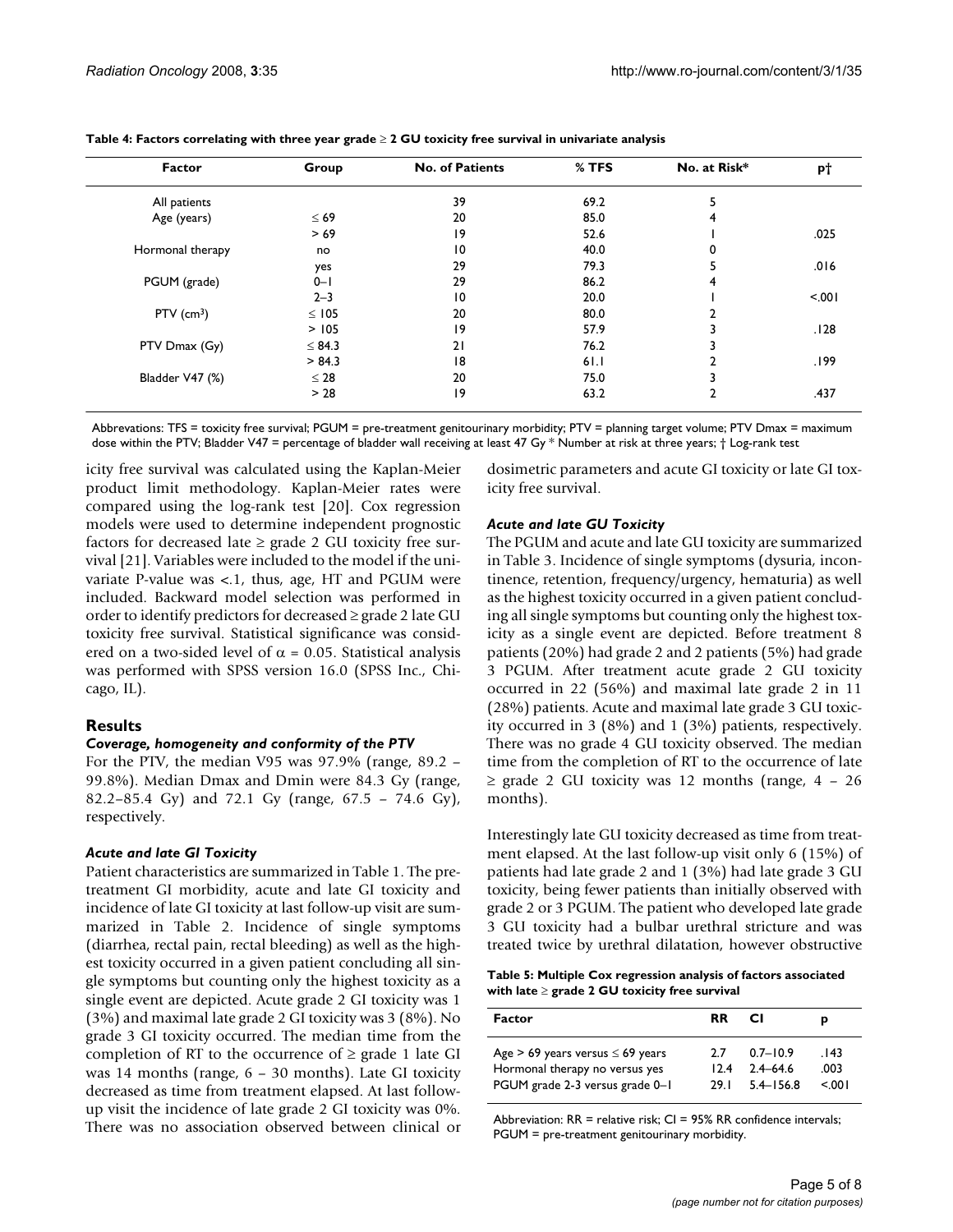

Figure 1

**Actuarial analysis of three year late** ≥ **grade 2 GU toxicity free survival stratified by (a) pre-treatment genitourinary morbidity (PGUM) and (b) by history of hormonal therapy.**

symptoms were persistent and ever since the patient uses daily self-catheterism.

#### *Factors associated with GU toxicity*

There was an association of PGUM and acute  $\geq$  grade 2 GU toxicity ( $P = .007$ ) but not with the other tested parameters age, HT, PTV, PTV Dmax or bladder V47. Decreased grade  $\geq 2$  late GU toxicity free survival was associated with higher age ( $P = .025$ ), absence of HT ( $P = .016$ ) and higher PGUM ( $P < .001$ ) but not with the PTV, PTV Dmax or bladder V47 (Table 4; Figure 1). In multiple Cox regression analysis higher PGUM (P < .001) and absence of HT ( $P = .003$ ) were independently associated with decreased late  $\geq$  grade 2 GU toxicity free survival (Table 5).

#### *PSA nadir*

With a median follow-up of 29 months it is too early to report biochemical control rates. However, after treatment 93% (27 out of 29) of patients with and 90% (9 out of 10) of patients without HT reached a PSA nadir value  $\leq 0.5$  ng/ mL. In patients treated by HT, time to nadir was shorter (P  $<$  .001) and the nadir value was lower ( $P = .001$ ) as compared to patients without HT. The median time to nadir was 23.6 months (range,  $3.3 - 26.1$  months) in patients without and 4.0 months (range,  $0.0 - 24.4$  months) in patients with HT. The median nadir value was 0.3 ng/mL (range,  $0.05 - 5.1$  ng/mL) in patients without and  $0.07$ ng/mL (range,  $0.0 - 0.95$  ng/mL) in patients with HT.

#### **Discussion**

With the use of more conformal RT techniques, high dose RT of PCA has become the accepted standard of care. Simultaneously, the incidence of treatment related toxicity has become even more important. Here we report the pre-treatment GI and GU morbidity and acute and late toxicity in patients treated by dose escalated high precision RT by IMRT along with organ tracking. The grade 2 acute and maximal late GI toxicity rates were 3% and 8% and late grade 2 GI toxicity decreased to 0% at the end of the follow-up with no grade 3 GI toxicity observed. In face of the grade 2 and 3 PGUM rates of 20% and 5% the observed acute and late grade 2 GU toxicity rates were 56% and 28%. Interestingly the late grade 2 GU toxicity rate dropped to 15% at the end of follow-up being even below the PGUM reported. Acute and late grade 3 GU toxicity was 8% and 3%, respectively. The use of different toxicity scales and RT techniques makes it difficult to compare our data to other studies. Only two studies have reported toxicity rates after PCA treatment with 3D-CRT or IMRT using fiducial markers for position verification [22,23]. Table 6 summarizes the observed toxicity in these studies in comparison with the results of our study. Concerning acute and late GI toxicity our results are excellent, but the maximal GU toxicity rates are higher than those described elsewhere. However, the PGUM in our patient cohort was relatively high and if this is considered, the GU toxicity rates observed in our patients are comparable to those in the literature. The acute GU toxicity was associated with PGUM and the  $\geq$  grade 2 late GU toxicity free survival was significantly decreased in patients with higher age, higher PGUM and in patients who were not treated by HT. The decreased rate of GU late effects in patients undergoing HT is in accordance with pooled data from RTOG trials 85-31, 86-10 and 92-02, where the additional use of HT decreased GU toxicity [24]. The impact of HT on the late GU toxicity might depend on the extent of PGUM, being beneficial especially in patients with obstructive symptoms. The high amount of patients with pre-treatment obstructive symptoms (grade 1 – 3: 49%)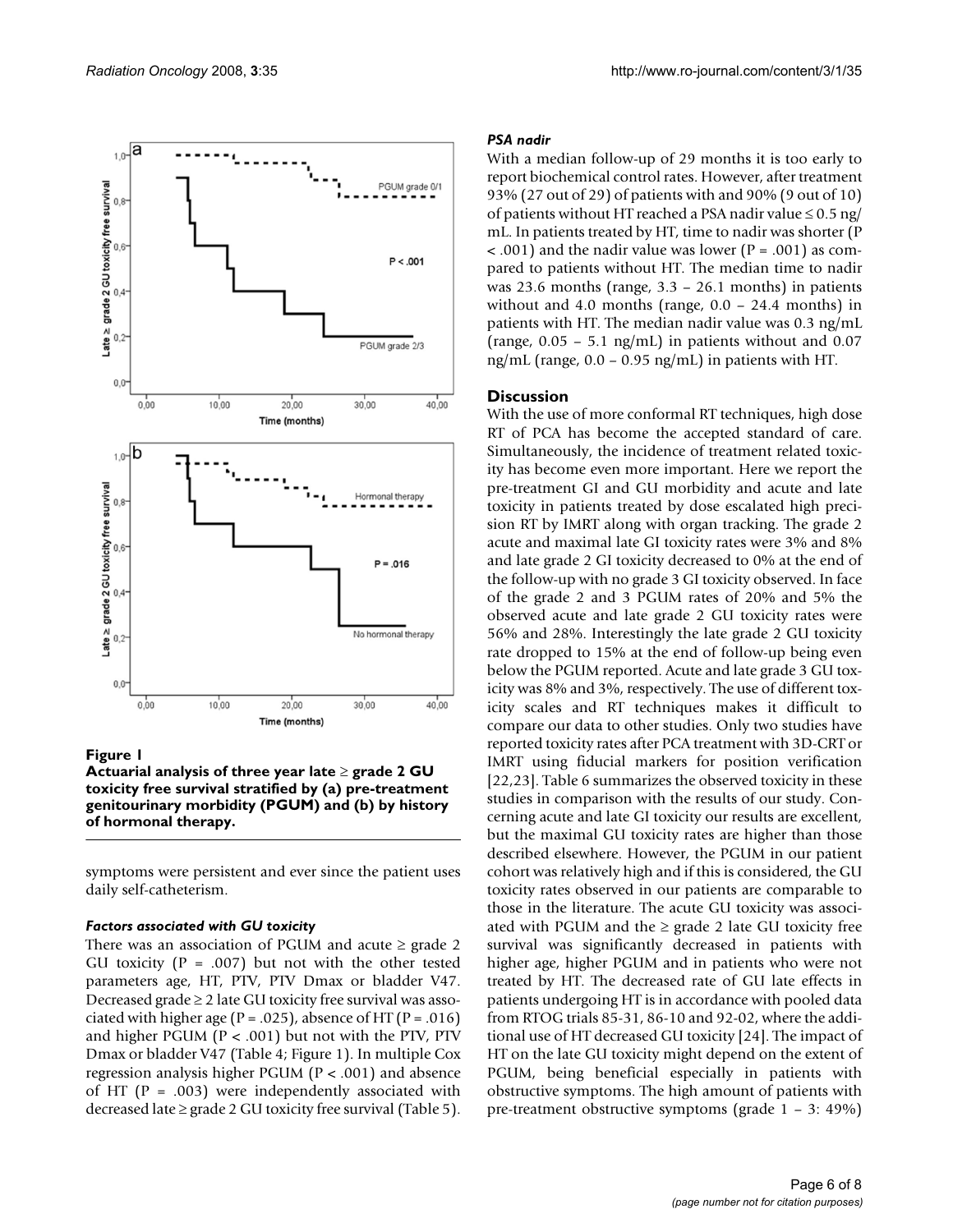| <b>Study</b>     | Pts RT |             | Dose (Gy) FU | (months) | Tox         | <b>Acute GI</b><br>grade $2/3$ | <b>Late GI</b><br>grade 2/3 | <b>Acute GU</b><br>grade $2/3$ | <b>Late GU</b><br>grade $2/3$ | Ref |
|------------------|--------|-------------|--------------|----------|-------------|--------------------------------|-----------------------------|--------------------------------|-------------------------------|-----|
| Skala et al.     |        | 690 3D/IMRT | < 79.8       | 37#      | <b>RTOG</b> | n.a.                           | 2.5%/0.7%                   | n.a.                           | 8.8/0.9                       | 22  |
| Lips et al.      | 33 I   | IMRT        | 76           | $47*$    | CTC/RTOG!   | 30%/0                          | $9\%/1\%$                   | 47%/3%2                        | 21%/4%2                       | 23  |
| Current<br>study | 39     | <b>IMRT</b> | 80           | 29#      | CTC.        | 3%/0                           | 8%/0                        | 61%/3%                         | 26%/3%                        |     |

| Table 6: Comparison of acute and late GI and GU toxicity rates with the literature |  |
|------------------------------------------------------------------------------------|--|
|------------------------------------------------------------------------------------|--|

Abbreviations: GI = gastrointestinal; GU = genitourinary; Pts = patients; RT = radiotherapy; FU = follow-up; Tox = toxicity score used; Ref = reference; 3D = three-dimensional conformal radiation therapy; IMRT = intensity modulated radiation therapy; RTOG = Radiation Therapy Oncology Group toxicity criteria; n.a. = not applicable; CTC = Common Toxicity Criteria; # median (months); \* mean (months); <sup>1</sup> For acute toxicity CTC criteria were used and for late toxicity RTOG criteria. 2 plus 0.3% of patients with grade 4 toxicity.

might therefore account for the association of HT with decreased GU toxicity.

We are aware of the obvious limitations of our study, being the relatively small number of patients analyzed and the retrospective nature of the study. We also recognize that longer follow-up will be needed to compare the tumor control rates with those after different treatment regiments. Nevertheless, this report provides strong evidence for the need of reporting pre-treatment morbidity rates along with the observed toxicity rates to enhance comparability with other studies.

#### **Conclusion**

GI toxicity rates after dose escalated IMRT and organ tracking are excellent. Acute and late GU toxicity are comparable to other reported series when the pre-treatment GU morbidity is considered.

#### **Competing interests**

The authors declare that they have no competing interests.

#### **Authors' contributions**

Each author had participated sufficiently in the work to take public responsibility for appropriate portions of the content. PG, JV and DMA designed the study. PG, JT and RB performed the statistical analysis. PG, JV, JT, RB, DV, PM, RM, AM and FB collected the data and together with DMA interpreted the data. The manuscript was written by PG, all other authors helped and finally approved the final manuscript.

#### **References**

- Bracarda S, de Cobelli O, Greco C, Prayer-Galetti T, Valdagni R, Gatta G, de Braud F, Bartsch G: **Cancer of the prostate.** *Crit Rev Oncol Haematol* 2005, **56:**379-396.
- 2. Jemal A, Siegel R, Ward E, Murray T, Xu J, Smigal C, Thun MJ: **[Cancer](http://www.ncbi.nlm.nih.gov/entrez/query.fcgi?cmd=Retrieve&db=PubMed&dopt=Abstract&list_uids=16514137) [statistics, 2006.](http://www.ncbi.nlm.nih.gov/entrez/query.fcgi?cmd=Retrieve&db=PubMed&dopt=Abstract&list_uids=16514137)** *CA Cancer J Clin* 2006, **56:**106-130.
- 3. D' Amico AV, Hanks GE: **Three-dimensional conformal radiation therapy for prostate cancer.** In *Radiotherapeutic management of prostate adenocarcinoma* Boston: Arnold; 1999:21-50.
- 4. Zelefsky MJ, Fuks Z, Happersett L, Lee HJ, Ling CC, Burman CM, Hunt M, Wolfe T, Venkatraman ES, Jackson A, Skwarchuk M, Leibel SA: **[Clinical experience with intensity modulated radiation](http://www.ncbi.nlm.nih.gov/entrez/query.fcgi?cmd=Retrieve&db=PubMed&dopt=Abstract&list_uids=10869739) [therapy \(IMRT\) in prostate cancer.](http://www.ncbi.nlm.nih.gov/entrez/query.fcgi?cmd=Retrieve&db=PubMed&dopt=Abstract&list_uids=10869739)** *Radiother Oncol* 2000, **55:**241-249.
- Leibel SA, Fuks Z, Zelefsky MJ, Hunt M, Burman CM, Mageras GS, Chui CS, Jackson A, Amols HI, Ling CC: **[Technological advances](http://www.ncbi.nlm.nih.gov/entrez/query.fcgi?cmd=Retrieve&db=PubMed&dopt=Abstract&list_uids=14571409) [in external-beam radiation therapy for the treatment of](http://www.ncbi.nlm.nih.gov/entrez/query.fcgi?cmd=Retrieve&db=PubMed&dopt=Abstract&list_uids=14571409) [localized prostate cancer.](http://www.ncbi.nlm.nih.gov/entrez/query.fcgi?cmd=Retrieve&db=PubMed&dopt=Abstract&list_uids=14571409)** *Semin Oncol* 2003, **30(5):**596-615.
- 6. Shipley WU, Verhey LJ, Munzenrider JE, Suit HD, Urie MM, McManus PL, Young RH, Shipley JW, Zietman AL, Biggs PJ, *et al.*: **[Advanced](http://www.ncbi.nlm.nih.gov/entrez/query.fcgi?cmd=Retrieve&db=PubMed&dopt=Abstract&list_uids=7721636) [prostate cancer: The results of a randomized comparative](http://www.ncbi.nlm.nih.gov/entrez/query.fcgi?cmd=Retrieve&db=PubMed&dopt=Abstract&list_uids=7721636) trial of high dose irradiation boosting with conformal protons compared with conventional dose irradiation using pho[tons alone.](http://www.ncbi.nlm.nih.gov/entrez/query.fcgi?cmd=Retrieve&db=PubMed&dopt=Abstract&list_uids=7721636)** *Int J Radiat Oncol Biol Phys* 1995, **32:**3-12.
- 7. Hanks GE, Hanlon AL, Schultheiss TE, Pinover WH, Movsas B, Epstein BE, Hunt MA: **[Dose escalation with 3D conformal treatment:](http://www.ncbi.nlm.nih.gov/entrez/query.fcgi?cmd=Retrieve&db=PubMed&dopt=Abstract&list_uids=9635695) [5 year outcomes, treatment optimization, and future direc](http://www.ncbi.nlm.nih.gov/entrez/query.fcgi?cmd=Retrieve&db=PubMed&dopt=Abstract&list_uids=9635695)[tions.](http://www.ncbi.nlm.nih.gov/entrez/query.fcgi?cmd=Retrieve&db=PubMed&dopt=Abstract&list_uids=9635695)** *Int J Radiat Oncol Biol Phys* 1998, **41:**501-510.
- Zelefsky MJ, Leibel SA, Gaudin PB, Kutcher GJ, Fleshner NE, Venkatramen ES, Reuter VE, Fair WR, Ling CC, Fuks Z: **[Dose escalation](http://www.ncbi.nlm.nih.gov/entrez/query.fcgi?cmd=Retrieve&db=PubMed&dopt=Abstract&list_uids=9635694) [with three-dimensional conformal radiation therapy affects](http://www.ncbi.nlm.nih.gov/entrez/query.fcgi?cmd=Retrieve&db=PubMed&dopt=Abstract&list_uids=9635694) [the outcome in prostate cancer.](http://www.ncbi.nlm.nih.gov/entrez/query.fcgi?cmd=Retrieve&db=PubMed&dopt=Abstract&list_uids=9635694)** *Int J Radiat Oncol Biol Phys* 1998, **41:**491-500.
- Zelefsky MJ, Fuks Z, Hunt M, Lee HJ, Lombardi D, Ling CC, Reuter VE, Venkatraman ES, Leibel SA: **[High dose radiation delivered by](http://www.ncbi.nlm.nih.gov/entrez/query.fcgi?cmd=Retrieve&db=PubMed&dopt=Abstract&list_uids=11490237) [intensity modulated conformal radiotherapy improves the](http://www.ncbi.nlm.nih.gov/entrez/query.fcgi?cmd=Retrieve&db=PubMed&dopt=Abstract&list_uids=11490237)** [outcome of localized prostate cancer.](http://www.ncbi.nlm.nih.gov/entrez/query.fcgi?cmd=Retrieve&db=PubMed&dopt=Abstract&list_uids=11490237) **166:**876-881.
- 10. Pollack A, Zagars GK, Starkschall G, Antolak JA, Lee JJ, Huang E, von Eschenbach AC, Kuban DA, Rosen I: **[Prostate cancer radiation](http://www.ncbi.nlm.nih.gov/entrez/query.fcgi?cmd=Retrieve&db=PubMed&dopt=Abstract&list_uids=12128107) [dose response: Results of the M. D. Anderson phase III rand](http://www.ncbi.nlm.nih.gov/entrez/query.fcgi?cmd=Retrieve&db=PubMed&dopt=Abstract&list_uids=12128107)[omized trial.](http://www.ncbi.nlm.nih.gov/entrez/query.fcgi?cmd=Retrieve&db=PubMed&dopt=Abstract&list_uids=12128107)** *Int J Radiat Oncol Biol Phys* 2002, **53:**1097-1105.
- 11. Sathya JR, Davis IR, Julian JA, Guo Q, Daya D, Dayes IS, Lukka HR, Levine M: **[Randomized trial comparing iridium implant plus](http://www.ncbi.nlm.nih.gov/entrez/query.fcgi?cmd=Retrieve&db=PubMed&dopt=Abstract&list_uids=15718316) [external-beam radiation therapy with external-beam radia](http://www.ncbi.nlm.nih.gov/entrez/query.fcgi?cmd=Retrieve&db=PubMed&dopt=Abstract&list_uids=15718316)tion therapy alone in node-negative locally advanced cancer [of the prostate.](http://www.ncbi.nlm.nih.gov/entrez/query.fcgi?cmd=Retrieve&db=PubMed&dopt=Abstract&list_uids=15718316)** *J Clin Oncol* 2005, **23:**1192-1199.
- 12. Zietman AL, DeSilvio ML, Slater JD, Rossi CJ Jr, Miller DW, Adams JA, Shipley WU: **[Comparison of conventional-dose vs high](http://www.ncbi.nlm.nih.gov/entrez/query.fcgi?cmd=Retrieve&db=PubMed&dopt=Abstract&list_uids=16160131)dose conformal radiation therapy in clinically localized ade[nocarcinoma of the prostate: A randomized controlled trial.](http://www.ncbi.nlm.nih.gov/entrez/query.fcgi?cmd=Retrieve&db=PubMed&dopt=Abstract&list_uids=16160131)** *JAMA* 2005, **294:**1233-1239.
- 13. Boersma LJ, Brink M van den, Bruce AM, Shouman T, Gras L, te Velde A, Lebesque JV: **[Estimation of the incidence of late bladder and](http://www.ncbi.nlm.nih.gov/entrez/query.fcgi?cmd=Retrieve&db=PubMed&dopt=Abstract&list_uids=9588921) [rectum complications after high-dose \(70–78 GY\) conformal](http://www.ncbi.nlm.nih.gov/entrez/query.fcgi?cmd=Retrieve&db=PubMed&dopt=Abstract&list_uids=9588921) radiotherapy for prostate cancer using dose-volume histo[grams.](http://www.ncbi.nlm.nih.gov/entrez/query.fcgi?cmd=Retrieve&db=PubMed&dopt=Abstract&list_uids=9588921)** *Int J Radiat Oncol Biol Phys* 1998, **41:**83-92.
- 14. Storey MR, Pollack A, Zagars G, Smith L, Antolak J, Rosen I: **[Compli](http://www.ncbi.nlm.nih.gov/entrez/query.fcgi?cmd=Retrieve&db=PubMed&dopt=Abstract&list_uids=11020558)[cations from radiotherapy dose escalation in prostate can](http://www.ncbi.nlm.nih.gov/entrez/query.fcgi?cmd=Retrieve&db=PubMed&dopt=Abstract&list_uids=11020558)[cer: preliminary results of a randomized trial.](http://www.ncbi.nlm.nih.gov/entrez/query.fcgi?cmd=Retrieve&db=PubMed&dopt=Abstract&list_uids=11020558)** *Int J Radiat Oncol Biol Phys* 2000, **48:**635-42.
- Steenbakkers RJ, Deurloo KE, Nowak PJ, Lebesque JV, van Herk M, Rasch CR: **[Reduction of dose delivered to the rectum and bulb](http://www.ncbi.nlm.nih.gov/entrez/query.fcgi?cmd=Retrieve&db=PubMed&dopt=Abstract&list_uids=14630261) [of the penis using MRI delineation for radiotherapy of the](http://www.ncbi.nlm.nih.gov/entrez/query.fcgi?cmd=Retrieve&db=PubMed&dopt=Abstract&list_uids=14630261) [prostate.](http://www.ncbi.nlm.nih.gov/entrez/query.fcgi?cmd=Retrieve&db=PubMed&dopt=Abstract&list_uids=14630261)** *Int J Radiat Oncol Biol Phys* 2003, **57:**1269-79.
- 16. Sobin LH, Wittekind CH: **The prostate.** In *TNM Classification of Malignant Tumors* New York, Wiley-Liss; 2002:184-187.
- 17. Vetterli D, Riem H, Aebersold DM, Greiner RH, Manser P, Cossmann P, Kemmerling L, Born EJ, Mini R: **[Introduction of a novel dose](http://www.ncbi.nlm.nih.gov/entrez/query.fcgi?cmd=Retrieve&db=PubMed&dopt=Abstract&list_uids=15125000) [saving acquisition mode for the PortalVision aS500 EPID to](http://www.ncbi.nlm.nih.gov/entrez/query.fcgi?cmd=Retrieve&db=PubMed&dopt=Abstract&list_uids=15125000) [facilitate on-line patient setup verification.](http://www.ncbi.nlm.nih.gov/entrez/query.fcgi?cmd=Retrieve&db=PubMed&dopt=Abstract&list_uids=15125000)** *Med Phys* 2004, **31:**828-31.